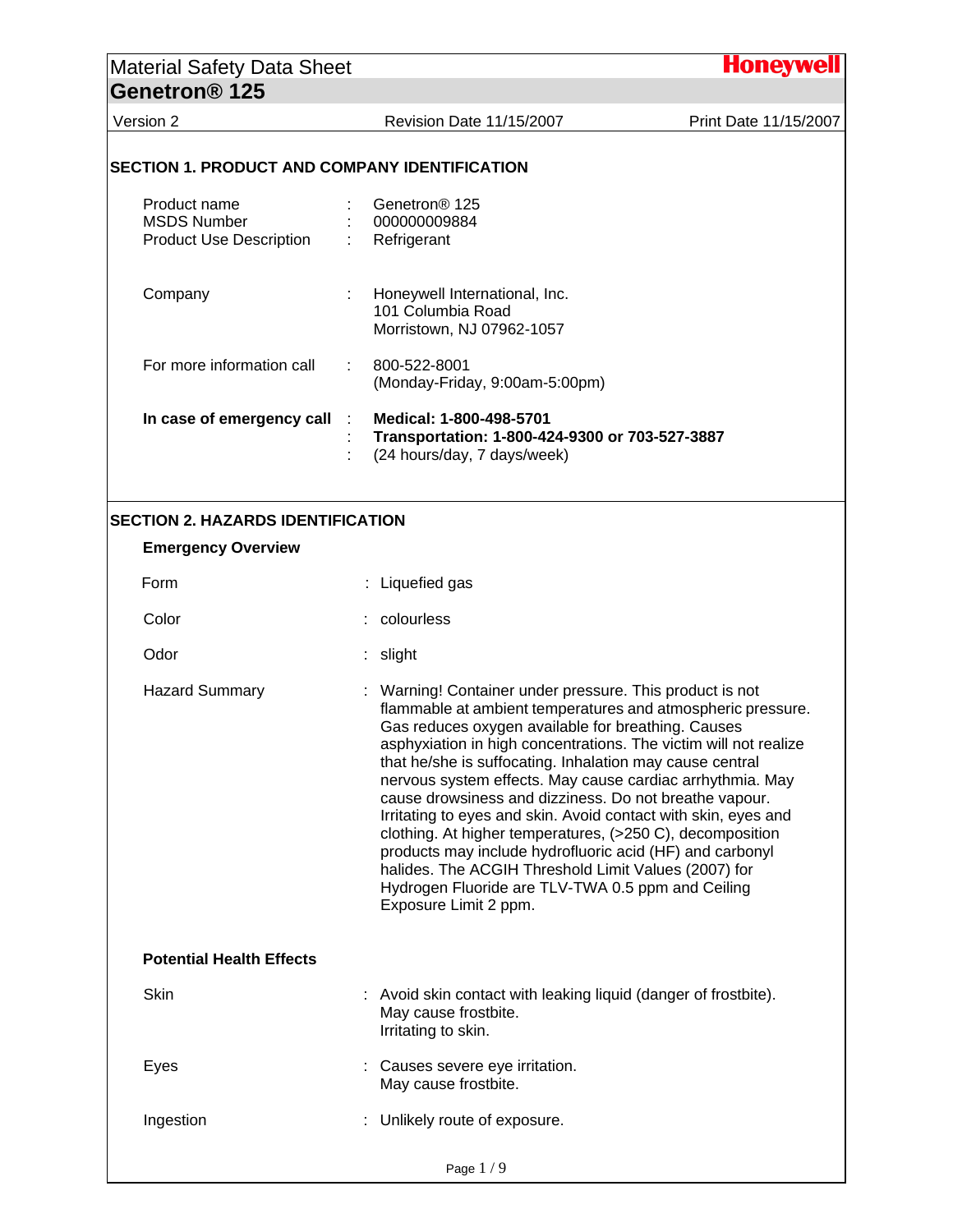| <b>Material Safety Data Sheet</b><br>Genetron <sup>®</sup> 125 |                                                                                                                                                                      |                                                                                                                                                                                                                                                                                                                                      | <b>Honeywell</b>      |
|----------------------------------------------------------------|----------------------------------------------------------------------------------------------------------------------------------------------------------------------|--------------------------------------------------------------------------------------------------------------------------------------------------------------------------------------------------------------------------------------------------------------------------------------------------------------------------------------|-----------------------|
| Version 2                                                      | Revision Date 11/15/2007                                                                                                                                             |                                                                                                                                                                                                                                                                                                                                      | Print Date 11/15/2007 |
|                                                                | Gastrointestinal discomfort                                                                                                                                          | Effects due to ingestion may include:                                                                                                                                                                                                                                                                                                |                       |
| Inhalation                                                     | realize that he/she is suffocating.<br>May cause cardiac arrhythmia.                                                                                                 | : Gas reduces oxygen available for breathing.<br>Causes asphyxiation in high concentrations. The victim will not<br>Inhalation may cause central nervous system effects.<br>Vapours may cause drowsiness and dizziness.                                                                                                              |                       |
| <b>Chronic Exposure</b>                                        | : None known.                                                                                                                                                        |                                                                                                                                                                                                                                                                                                                                      |                       |
| Carcinogenicity                                                |                                                                                                                                                                      |                                                                                                                                                                                                                                                                                                                                      |                       |
| anticipated carcinogen by NTP, IARC, or OSHA.                  | No component of this product present at levels greater than or equal to 0.1% is identified as a known or<br><b>SECTION 3. COMPOSITION/INFORMATION ON INGREDIENTS</b> |                                                                                                                                                                                                                                                                                                                                      |                       |
| Component                                                      |                                                                                                                                                                      | CAS-No.                                                                                                                                                                                                                                                                                                                              | Weight %              |
| Pentafluoroethane                                              |                                                                                                                                                                      | 354-33-6                                                                                                                                                                                                                                                                                                                             | 100.00                |
| <b>SECTION 4. FIRST AID MEASURES</b><br>Inhalation             | from adrenaline-ephedrine group.                                                                                                                                     | Move to fresh air. If breathing is irregular or stopped, administer<br>artificial respiration. Use oxygen as required, provided a<br>qualified operator is present. Call a physician. Do not give drugs                                                                                                                              |                       |
| Skin contact                                                   |                                                                                                                                                                      | After contact with skin, wash immediately with plenty of water. If<br>there is evidence of frostbite, bathe (do not rub) with lukewarm<br>(not hot) water. If water is not available, cover with a clean, soft<br>cloth or similar covering. If symptoms persist, call a physician.                                                  |                       |
| Eye contact                                                    |                                                                                                                                                                      | Rinse immediately with plenty of water, also under the eyelids,<br>for at least 15 minutes. In case of frostbite water should be<br>lukewarm, not hot. If symptoms persist, call a physician.                                                                                                                                        |                       |
| Ingestion                                                      | advice. Call a physician immediately.                                                                                                                                | Unlikely route of exposure. As this product is a gas, refer to the<br>inhalation section. Do not induce vomiting without medical                                                                                                                                                                                                     |                       |
|                                                                |                                                                                                                                                                      |                                                                                                                                                                                                                                                                                                                                      |                       |
| <b>Notes to physician</b>                                      |                                                                                                                                                                      |                                                                                                                                                                                                                                                                                                                                      |                       |
| Treatment                                                      |                                                                                                                                                                      | Because of the possible disturbances of cardiac rhythm,<br>catecholamine drugs, such as epinephrine, should be used with<br>special caution and only in situations of emergency life support.<br>Treatment of overexposure should be directed at the control of<br>symptoms and the clinical conditions. Treat frost-bitten areas as |                       |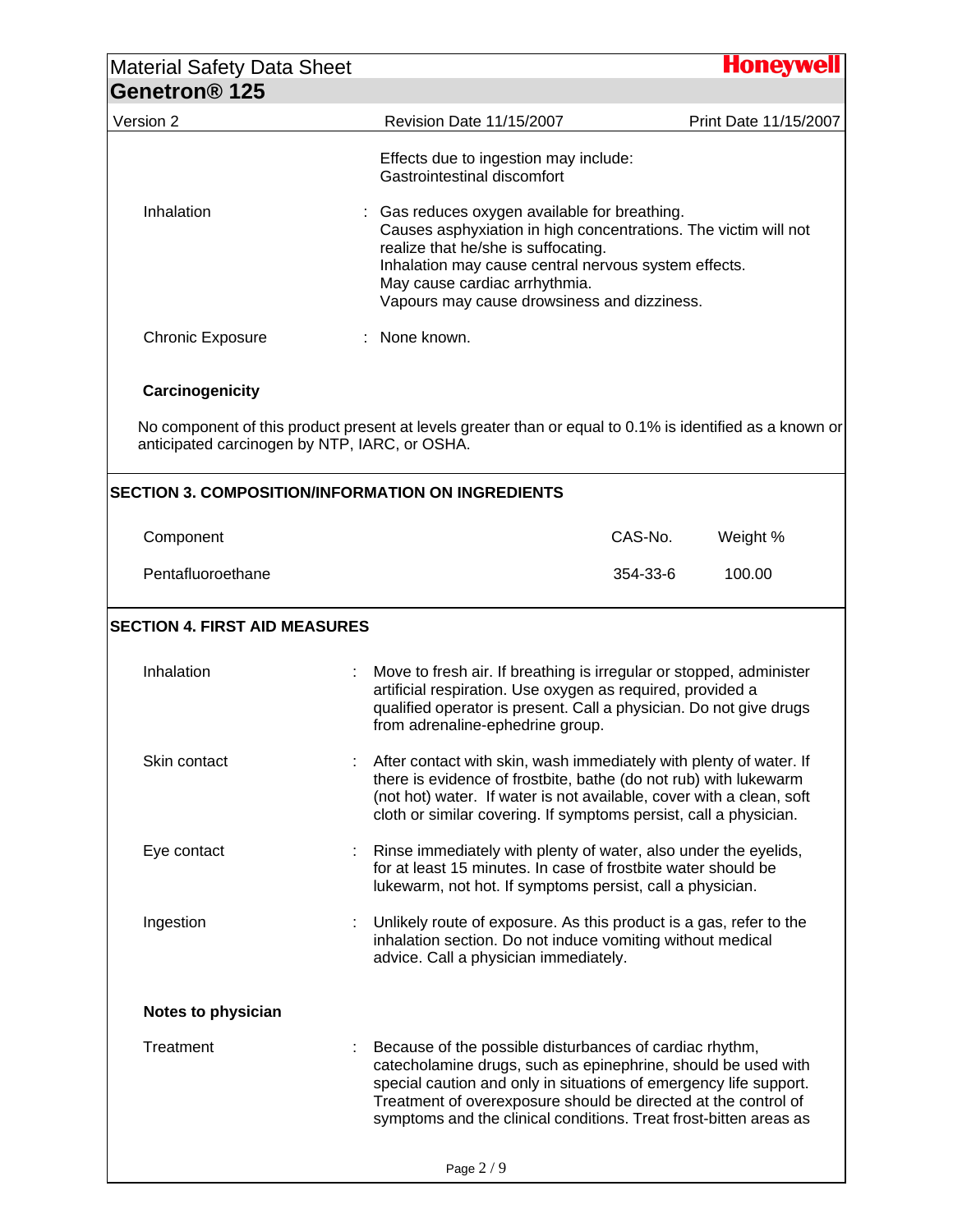| <b>Material Safety Data Sheet</b>                 |                                                                                                                                                                                                                                                                                                                                                                                                                                                                                                                                                                                                                                                                                                                     | <b>Honeywell</b>      |
|---------------------------------------------------|---------------------------------------------------------------------------------------------------------------------------------------------------------------------------------------------------------------------------------------------------------------------------------------------------------------------------------------------------------------------------------------------------------------------------------------------------------------------------------------------------------------------------------------------------------------------------------------------------------------------------------------------------------------------------------------------------------------------|-----------------------|
| Genetron <sup>®</sup> 125                         |                                                                                                                                                                                                                                                                                                                                                                                                                                                                                                                                                                                                                                                                                                                     |                       |
| Version 2                                         | Revision Date 11/15/2007                                                                                                                                                                                                                                                                                                                                                                                                                                                                                                                                                                                                                                                                                            | Print Date 11/15/2007 |
|                                                   | needed.                                                                                                                                                                                                                                                                                                                                                                                                                                                                                                                                                                                                                                                                                                             |                       |
| <b>SECTION 5. FIRE-FIGHTING MEASURES</b>          |                                                                                                                                                                                                                                                                                                                                                                                                                                                                                                                                                                                                                                                                                                                     |                       |
| Flash point                                       | not applicable                                                                                                                                                                                                                                                                                                                                                                                                                                                                                                                                                                                                                                                                                                      |                       |
| Ignition temperature                              | >750 °C (1,382 °F)                                                                                                                                                                                                                                                                                                                                                                                                                                                                                                                                                                                                                                                                                                  |                       |
| Lower explosion limit                             | None                                                                                                                                                                                                                                                                                                                                                                                                                                                                                                                                                                                                                                                                                                                |                       |
| Upper explosion limit                             | None                                                                                                                                                                                                                                                                                                                                                                                                                                                                                                                                                                                                                                                                                                                |                       |
| Suitable extinguishing<br>media                   | The product is not flammable.<br><b>ASHRAE 34</b><br>Use water spray, alcohol-resistant foam, dry chemical or carbon<br>dioxide.<br>Use extinguishing measures that are appropriate to local<br>circumstances and the surrounding environment.                                                                                                                                                                                                                                                                                                                                                                                                                                                                      |                       |
| Specific hazards during fire<br>fighting          | Contents under pressure.<br>This product is not flammable at ambient temperatures and<br>atmospheric pressure.<br>However, this material can ignite when mixed with air under<br>pressure and exposed to strong ignition sources.<br>Container may rupture on heating.<br>Cool closed containers exposed to fire with water spray.<br>Do not allow run-off from fire fighting to enter drains or water<br>courses.<br>Vapours are heavier than air and can cause suffocation by<br>reducing oxygen available for breathing.<br>In case of fire hazardous decomposition products may be<br>produced such as:<br>Hydrogen halides<br>Hydrogen fluoride<br>Carbon monoxide<br>Carbon dioxide (CO2)<br>Carbonyl halides |                       |
| Special protective<br>equipment for fire-fighters | In the event of fire and/or explosion do not breathe fumes.<br>Wear self-contained breathing apparatus and protective suit.<br>No unprotected exposed skin areas.                                                                                                                                                                                                                                                                                                                                                                                                                                                                                                                                                   |                       |

## **SECTION 6. ACCIDENTAL RELEASE MEASURES**

| Personal precautions | Immediately evacuate personnel to safe areas.<br>Keep people away from and upwind of spill/leak. |
|----------------------|--------------------------------------------------------------------------------------------------|
|                      | Wear personal protective equipment. Unprotected persons<br>must be kept away.                    |
|                      | Remove all sources of ignition.<br>Avoid skin contact with leaking liquid (danger of frostbite). |
|                      | Ventilate the area.                                                                              |
|                      |                                                                                                  |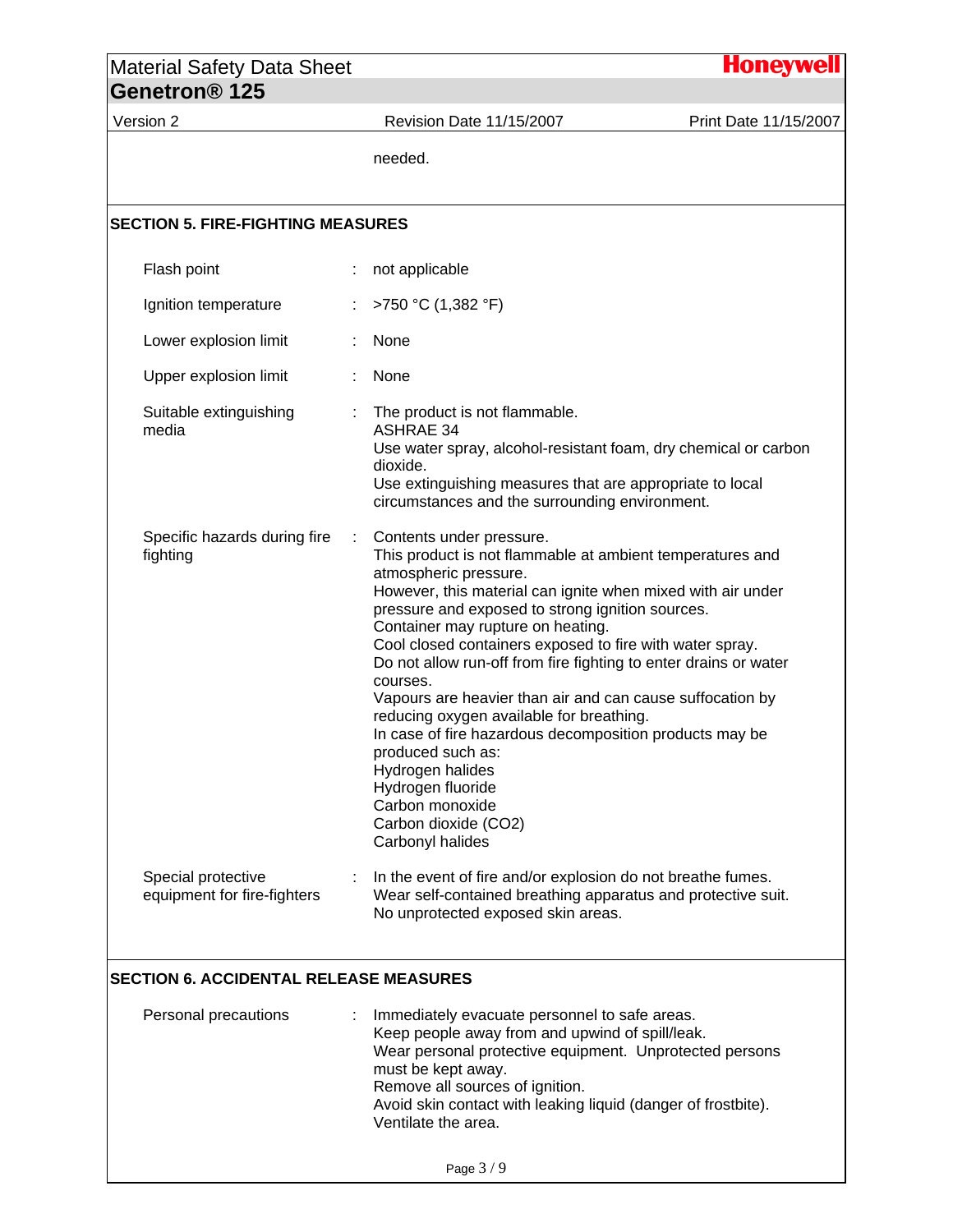| Revision Date 11/15/2007<br>After release, disperses into the air.<br>Vapours are heavier than air and can cause suffocation by<br>reducing oxygen available for breathing.<br>Avoid accumulation of vapours in low areas.<br>Unprotected personnel should not return until air has been<br>tested and determined safe.<br>Ensure that the oxygen content is $>= 19.5\%$ .<br>Environmental precautions<br>Prevent further leakage or spillage if safe to do so.<br>The product evaporates readily.<br>Methods for cleaning up<br>$\therefore$ Ventilate the area.<br><b>Handling</b><br>Handle with care.<br>Handling<br>Avoid inhalation of vapour or mist.<br>Do not get in eyes, on skin, or on clothing.<br>Wear personal protective equipment.<br>Use only in well-ventilated areas.<br>Pressurized container. Protect from sunlight and do not expose<br>to temperatures exceeding 50 °C.<br>Follow all standard safety precautions for handling and use of<br>compressed gas cylinders.<br>Use authorized cylinders only.<br>Protect cylinders from physical damage.<br>Do not puncture or drop cylinders, expose them to open flame or<br>excessive heat.<br>Do not pierce or burn, even after use. Do not spray on a naked<br>flame or any incandescent material.<br>Do not remove screw cap until immediately ready for use.<br>Always replace cap after use.<br>Advice on protection against<br>The product is not flammable.<br>-1<br>fire and explosion<br>Can form a combustible mixture with air at pressures above<br>atmospheric pressure.<br><b>Storage</b><br>Requirements for storage<br>Pressurized container: Protect from sunlight and do not expose<br>areas and containers<br>to temperatures exceeding 50°C. Do not pierce or burn, even<br>after use.<br>Keep containers tightly closed in a dry, cool and well-ventilated<br>place.<br>Storage rooms must be properly ventilated.<br>Ensure adequate ventilation, especially in confined areas.<br>Protect cylinders from physical damage. | <b>Material Safety Data Sheet</b><br>Genetron <sup>®</sup> 125 |  | <b>Honeywell</b>      |
|-------------------------------------------------------------------------------------------------------------------------------------------------------------------------------------------------------------------------------------------------------------------------------------------------------------------------------------------------------------------------------------------------------------------------------------------------------------------------------------------------------------------------------------------------------------------------------------------------------------------------------------------------------------------------------------------------------------------------------------------------------------------------------------------------------------------------------------------------------------------------------------------------------------------------------------------------------------------------------------------------------------------------------------------------------------------------------------------------------------------------------------------------------------------------------------------------------------------------------------------------------------------------------------------------------------------------------------------------------------------------------------------------------------------------------------------------------------------------------------------------------------------------------------------------------------------------------------------------------------------------------------------------------------------------------------------------------------------------------------------------------------------------------------------------------------------------------------------------------------------------------------------------------------------------------------------------------------------------------------------------------------------------|----------------------------------------------------------------|--|-----------------------|
|                                                                                                                                                                                                                                                                                                                                                                                                                                                                                                                                                                                                                                                                                                                                                                                                                                                                                                                                                                                                                                                                                                                                                                                                                                                                                                                                                                                                                                                                                                                                                                                                                                                                                                                                                                                                                                                                                                                                                                                                                         | Version 2                                                      |  | Print Date 11/15/2007 |
| <b>SECTION 7. HANDLING AND STORAGE</b><br><b>SECTION 8. EXPOSURE CONTROLS / PERSONAL PROTECTION</b>                                                                                                                                                                                                                                                                                                                                                                                                                                                                                                                                                                                                                                                                                                                                                                                                                                                                                                                                                                                                                                                                                                                                                                                                                                                                                                                                                                                                                                                                                                                                                                                                                                                                                                                                                                                                                                                                                                                     |                                                                |  |                       |
|                                                                                                                                                                                                                                                                                                                                                                                                                                                                                                                                                                                                                                                                                                                                                                                                                                                                                                                                                                                                                                                                                                                                                                                                                                                                                                                                                                                                                                                                                                                                                                                                                                                                                                                                                                                                                                                                                                                                                                                                                         |                                                                |  |                       |
|                                                                                                                                                                                                                                                                                                                                                                                                                                                                                                                                                                                                                                                                                                                                                                                                                                                                                                                                                                                                                                                                                                                                                                                                                                                                                                                                                                                                                                                                                                                                                                                                                                                                                                                                                                                                                                                                                                                                                                                                                         |                                                                |  |                       |
|                                                                                                                                                                                                                                                                                                                                                                                                                                                                                                                                                                                                                                                                                                                                                                                                                                                                                                                                                                                                                                                                                                                                                                                                                                                                                                                                                                                                                                                                                                                                                                                                                                                                                                                                                                                                                                                                                                                                                                                                                         |                                                                |  |                       |
|                                                                                                                                                                                                                                                                                                                                                                                                                                                                                                                                                                                                                                                                                                                                                                                                                                                                                                                                                                                                                                                                                                                                                                                                                                                                                                                                                                                                                                                                                                                                                                                                                                                                                                                                                                                                                                                                                                                                                                                                                         |                                                                |  |                       |
|                                                                                                                                                                                                                                                                                                                                                                                                                                                                                                                                                                                                                                                                                                                                                                                                                                                                                                                                                                                                                                                                                                                                                                                                                                                                                                                                                                                                                                                                                                                                                                                                                                                                                                                                                                                                                                                                                                                                                                                                                         |                                                                |  |                       |
|                                                                                                                                                                                                                                                                                                                                                                                                                                                                                                                                                                                                                                                                                                                                                                                                                                                                                                                                                                                                                                                                                                                                                                                                                                                                                                                                                                                                                                                                                                                                                                                                                                                                                                                                                                                                                                                                                                                                                                                                                         |                                                                |  |                       |
|                                                                                                                                                                                                                                                                                                                                                                                                                                                                                                                                                                                                                                                                                                                                                                                                                                                                                                                                                                                                                                                                                                                                                                                                                                                                                                                                                                                                                                                                                                                                                                                                                                                                                                                                                                                                                                                                                                                                                                                                                         |                                                                |  |                       |
|                                                                                                                                                                                                                                                                                                                                                                                                                                                                                                                                                                                                                                                                                                                                                                                                                                                                                                                                                                                                                                                                                                                                                                                                                                                                                                                                                                                                                                                                                                                                                                                                                                                                                                                                                                                                                                                                                                                                                                                                                         |                                                                |  |                       |
|                                                                                                                                                                                                                                                                                                                                                                                                                                                                                                                                                                                                                                                                                                                                                                                                                                                                                                                                                                                                                                                                                                                                                                                                                                                                                                                                                                                                                                                                                                                                                                                                                                                                                                                                                                                                                                                                                                                                                                                                                         |                                                                |  |                       |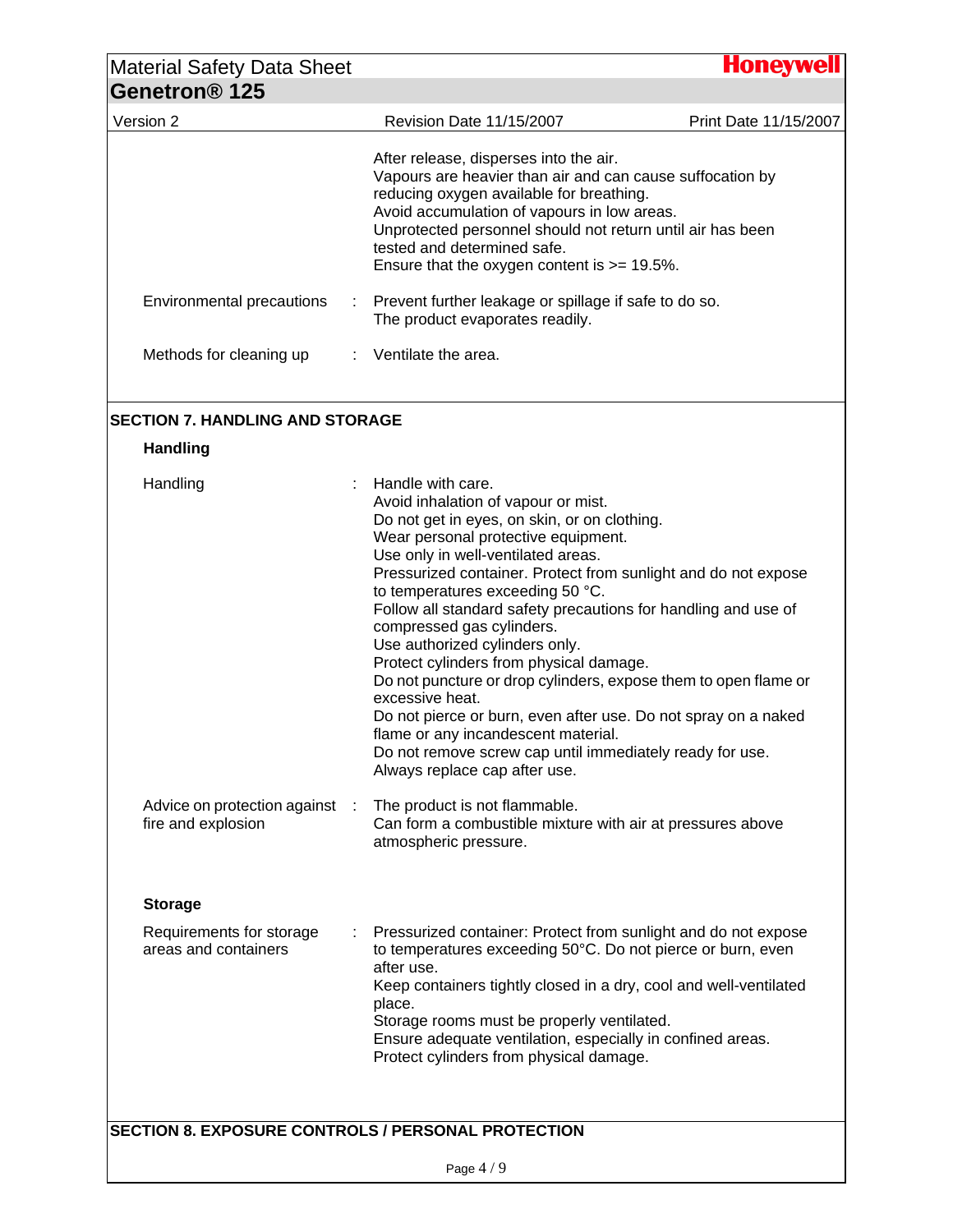| <b>Material Safety Data Sheet</b>                  |          |           |                                                                                                                                                      |     |                                                                                                                                                                                     | <b>Honeywell</b>      |  |  |
|----------------------------------------------------|----------|-----------|------------------------------------------------------------------------------------------------------------------------------------------------------|-----|-------------------------------------------------------------------------------------------------------------------------------------------------------------------------------------|-----------------------|--|--|
| Genetron <sup>®</sup> 125                          |          |           |                                                                                                                                                      |     |                                                                                                                                                                                     |                       |  |  |
| Version 2                                          |          |           | Revision Date 11/15/2007                                                                                                                             |     |                                                                                                                                                                                     | Print Date 11/15/2007 |  |  |
| Protective measures                                |          |           | Do not breathe vapour.<br>Avoid contact with skin, eyes and clothing.<br>the workstation location.                                                   |     | Ensure that eyewash stations and safety showers are close to                                                                                                                        |                       |  |  |
| <b>Engineering measures</b>                        |          |           | ventilation facilities.                                                                                                                              |     | General room ventilation is adequate for storage and handling.<br>Perform filling operations only at stations with exhaust                                                          |                       |  |  |
| Eye protection                                     |          |           | Wear as appropriate:<br>Safety glasses with side-shields<br>If splashes are likely to occur, wear:                                                   |     | Goggles or face shield, giving complete protection to eyes                                                                                                                          |                       |  |  |
| Hand protection                                    |          |           | Leather gloves<br>In case of contact through splashing:<br>Protective gloves<br>Neoprene gloves<br>Polyvinyl alcohol or nitrile- butyl-rubber gloves |     |                                                                                                                                                                                     |                       |  |  |
| Skin and body protection                           |          |           |                                                                                                                                                      |     | Avoid skin contact with leaking liquid (danger of frostbite).<br>Wear cold insulating gloves/face shield/eye protection.                                                            |                       |  |  |
| Respiratory protection                             |          |           | equipment.<br>Wear a positive-pressure supplied-air respirator.<br>reducing oxygen available for breathing.<br>self-contained breathing apparatus.   |     | In case of insufficient ventilation, wear suitable respiratory<br>Vapours are heavier than air and can cause suffocation by<br>For rescue and maintenance work in storage tanks use |                       |  |  |
| Hygiene measures                                   |          | practice. | Avoid contact with skin, eyes and clothing.<br>Keep working clothes separately.                                                                      |     | Handle in accordance with good industrial hygiene and safety<br>Ensure adequate ventilation, especially in confined areas.<br>Remove and wash contaminated clothing before re-use.  |                       |  |  |
| <b>Exposure Guidelines</b>                         |          |           |                                                                                                                                                      |     |                                                                                                                                                                                     |                       |  |  |
| Pentafluoroethane                                  | 354-33-6 |           | WEEL                                                                                                                                                 | TWA | 1,000 ppm                                                                                                                                                                           | 4,900 mg/m3           |  |  |
|                                                    |          |           | HONEYWELL TWA                                                                                                                                        |     |                                                                                                                                                                                     | 1,000 ppm             |  |  |
| <b>SECTION 9. PHYSICAL AND CHEMICAL PROPERTIES</b> |          |           |                                                                                                                                                      |     |                                                                                                                                                                                     |                       |  |  |
| Form                                               |          |           | Liquefied gas                                                                                                                                        |     |                                                                                                                                                                                     |                       |  |  |
| Color                                              |          |           | colourless                                                                                                                                           |     |                                                                                                                                                                                     |                       |  |  |
| Odor                                               |          | slight    |                                                                                                                                                      |     |                                                                                                                                                                                     |                       |  |  |
|                                                    |          |           | Page 5 / 9                                                                                                                                           |     |                                                                                                                                                                                     |                       |  |  |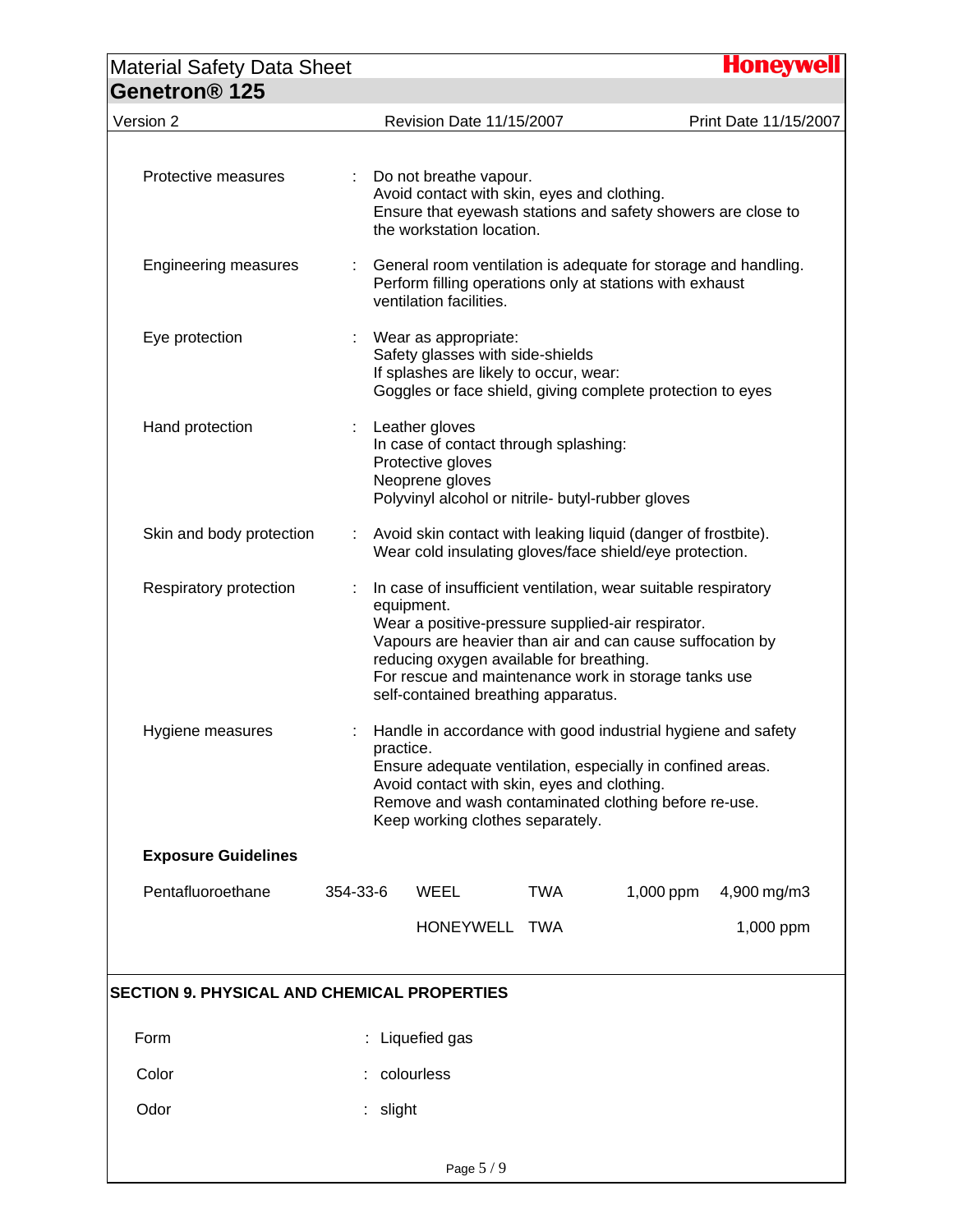| <b>Material Safety Data Sheet</b><br>Genetron <sup>®</sup> 125    |                                                                                                                                                                                                                                              |                       |
|-------------------------------------------------------------------|----------------------------------------------------------------------------------------------------------------------------------------------------------------------------------------------------------------------------------------------|-----------------------|
| Version 2                                                         | Revision Date 11/15/2007                                                                                                                                                                                                                     | Print Date 11/15/2007 |
| Molecular Weight                                                  | : $120.03$ g/mol                                                                                                                                                                                                                             |                       |
| Melting point/range                                               | : -103 °C (-153 °F)                                                                                                                                                                                                                          |                       |
| Boiling point/boiling range                                       | : $-48.5$ °C ( $-55.3$ °F)                                                                                                                                                                                                                   |                       |
| Vapor pressure                                                    | 12,438 hPa<br>at 21.1 °C (70.0 °F)                                                                                                                                                                                                           |                       |
| Vapor pressure                                                    | : $28,110$ hPa<br>at 54.4 °C (129.9 °F)                                                                                                                                                                                                      |                       |
| Relative vapour density                                           | : 4.2<br>$(Air = 1.0)$                                                                                                                                                                                                                       |                       |
| Density                                                           | : $1.21$ g/cm3                                                                                                                                                                                                                               |                       |
| Water solubility                                                  | at 21.1 °C (70.0 °F)<br>: $0.9$ g/l                                                                                                                                                                                                          |                       |
| Partition coefficient:                                            | log Pow: 1.48                                                                                                                                                                                                                                |                       |
| n-octanol/water                                                   |                                                                                                                                                                                                                                              |                       |
| Conditions to avoid                                               | The product is more soluble in octanol.<br>: Pressurized container. Protect from sunlight and do not expose                                                                                                                                  |                       |
|                                                                   | to temperatures exceeding 50 °C.<br>Decomposes under high temperature.<br>Some risk may be expected of corrosive and toxic<br>decomposition products.<br>Can form a combustible mixture with air at pressures above<br>atmospheric pressure. |                       |
| <b>SECTION 10. STABILITY AND REACTIVITY</b><br>Materials to avoid | Do not mix with oxygen or air above atmospheric pressure.<br>Finely divided aluminium<br>Potassium<br>Calcium<br>Powdered metals<br>Aluminium<br>Magnesium<br>Zinc                                                                           |                       |
| Hazardous decomposition<br>products                               | In case of fire hazardous decomposition products may be<br>produced such as:<br>Halogenated compounds<br>Hydrogen fluoride<br>Carbonyl halides<br>Carbon monoxide<br>Carbon dioxide (CO2)                                                    |                       |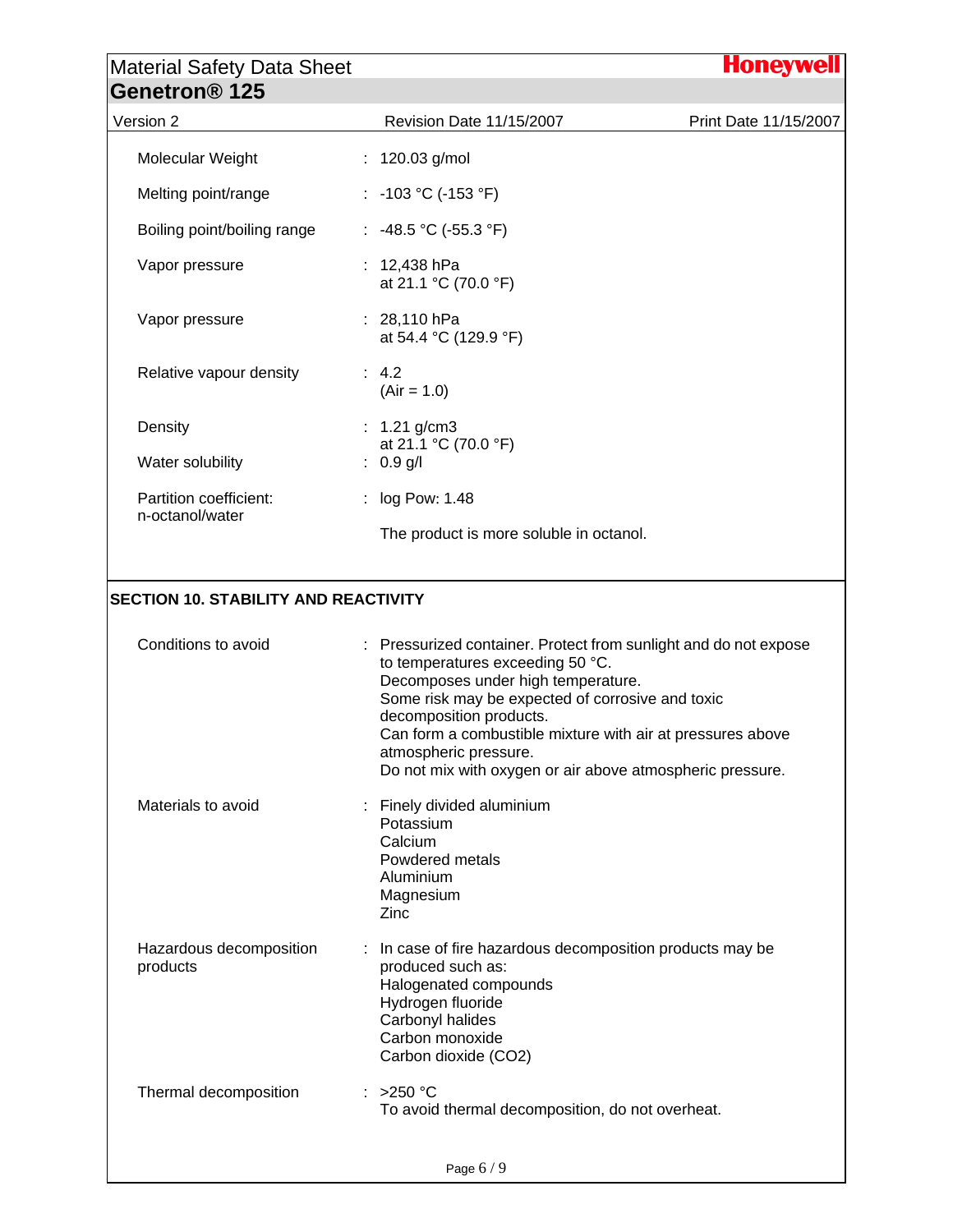| <b>Material Safety Data Sheet</b><br>Genetron <sup>®</sup> 125           |                                                                                                                                                                                                                                                                                                                                                                                                                                                                                                        | Honeywell             |
|--------------------------------------------------------------------------|--------------------------------------------------------------------------------------------------------------------------------------------------------------------------------------------------------------------------------------------------------------------------------------------------------------------------------------------------------------------------------------------------------------------------------------------------------------------------------------------------------|-----------------------|
| Version 2                                                                | Revision Date 11/15/2007                                                                                                                                                                                                                                                                                                                                                                                                                                                                               | Print Date 11/15/2007 |
| Hazardous reactions                                                      | : Hazardous polymerisation does not occur.<br>Stable under normal conditions.                                                                                                                                                                                                                                                                                                                                                                                                                          |                       |
| <b>SECTION 11. TOXICOLOGICAL INFORMATION</b>                             |                                                                                                                                                                                                                                                                                                                                                                                                                                                                                                        |                       |
| Acute inhalation toxicity                                                | LC50 rat<br>$\mathbb{R}^n$<br>Dose: > 800000 ppm<br>Exposure time: 4 h                                                                                                                                                                                                                                                                                                                                                                                                                                 |                       |
| Repeated dose toxicity                                                   | rat<br>$NOEL: > = 50000$ ppm                                                                                                                                                                                                                                                                                                                                                                                                                                                                           |                       |
| Additional advice                                                        | <b>Acute Health Hazard</b><br>Ethane, pentafluoro- (HFC-125): Cardiac sensitisation threshold<br>(dog): 75000 ppm.<br>Vapours are heavier than air and can cause suffocation by<br>reducing oxygen available for breathing.<br>Irritating to eyes and skin.<br>Rapid evaporation of the liquid may cause frostbite.<br>Avoid skin contact with leaking liquid (danger of frostbite).<br>May cause cardiac arrhythmia.<br><b>Chronic Health Hazard</b><br>In vitro tests did not show mutagenic effects |                       |
| <b>SECTION 12. ECOLOGICAL INFORMATION</b>                                |                                                                                                                                                                                                                                                                                                                                                                                                                                                                                                        |                       |
| Additional ecological<br>information                                     | Accumulation in aquatic organisms is unlikely.<br>This product contains greenhouse gases which may contribute<br>to global warming. Do NOT vent to the atmosphere. To comply<br>with provisions of the U.S. Clean Air Act, any residual must be<br>recovered.                                                                                                                                                                                                                                          |                       |
| <b>SECTION 13. DISPOSAL CONSIDERATIONS</b>                               |                                                                                                                                                                                                                                                                                                                                                                                                                                                                                                        |                       |
| applicable regulations.                                                  | Waste Information: Avoid contact of spilled material and runoff with soil and surface waterways.<br>Consult an environmental professional to determine if local, regional or national regulations would<br>classify spilled or contaminated materials as hazardous waste. Use only approved transporters,<br>recyclers, treatment, storage or disposal facilities. Dispose of according to all federal, state and local                                                                                |                       |
|                                                                          | Other Disposal Considerations: Observe all Federal, State, and Local Environmental regulations.                                                                                                                                                                                                                                                                                                                                                                                                        |                       |
| RCRA classification and the proper disposal method.<br>Additional advice | The information offered here is for the product as shipped. Use and/or alterations to the product such<br>as mixing with other materials may significantly change the characteristics of the material and alter the<br>This product is subject to U.S. Environmental Protection Agency<br>÷<br>Clean Air Act Regulations Section 608 in 40 CFR Part 82                                                                                                                                                 |                       |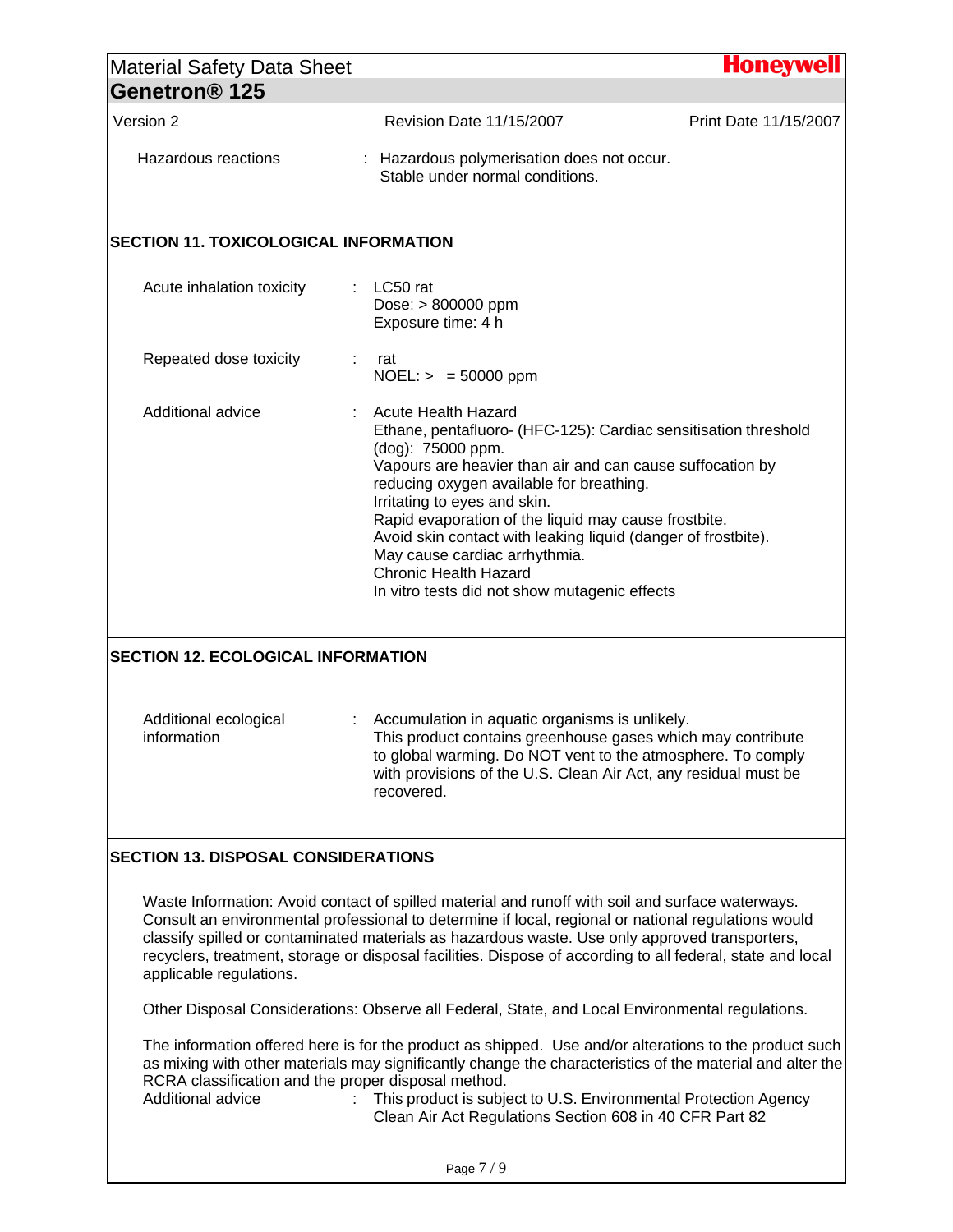|  |                                                                                                                                   | <b>Material Safety Data Sheet</b>                                                                                                                                      |  |                     |                                                                       |                                                                     | <b>Honeywell</b> |
|--|-----------------------------------------------------------------------------------------------------------------------------------|------------------------------------------------------------------------------------------------------------------------------------------------------------------------|--|---------------------|-----------------------------------------------------------------------|---------------------------------------------------------------------|------------------|
|  | Genetron <sup>®</sup> 125                                                                                                         |                                                                                                                                                                        |  |                     |                                                                       |                                                                     |                  |
|  | Version 2                                                                                                                         |                                                                                                                                                                        |  |                     | Revision Date 11/15/2007                                              | Print Date 11/15/2007                                               |                  |
|  |                                                                                                                                   |                                                                                                                                                                        |  |                     |                                                                       | regarding refrigerant recycling.                                    |                  |
|  |                                                                                                                                   | <b>SECTION 14. TRANSPORT INFORMATION</b>                                                                                                                               |  |                     |                                                                       |                                                                     |                  |
|  | <b>DOT</b>                                                                                                                        | Proper shipping name<br><b>UN-Number</b><br>Class<br>Packing group                                                                                                     |  |                     |                                                                       | : PENTAFLUOROETHANE<br>: 3220<br>: 2.2                              |                  |
|  | <b>IATA</b>                                                                                                                       | <b>UN Number</b><br>Description of the goods<br>Class<br><b>Hazard Label</b><br>Packing instruction (cargo<br>aircraft)<br>Packing instruction<br>(passenger aircraft) |  |                     |                                                                       | 3220<br>: PENTAFLUOROETHANE<br>: 2.2<br>: 2.2<br>: 200<br>: 200     |                  |
|  | <b>IMDG</b><br>Substance No.<br>Description of the goods<br>Class<br><b>Hazard Label</b><br><b>EmS Number</b><br>Marine pollutant |                                                                                                                                                                        |  |                     | : UN 3220<br>: PENTAFLUOROETHANE<br>: 2.2<br>: 2.2<br>$: F-C$<br>: no |                                                                     |                  |
|  |                                                                                                                                   | <b>SECTION 15. REGULATORY INFORMATION</b>                                                                                                                              |  |                     |                                                                       |                                                                     |                  |
|  | <b>Inventories</b>                                                                                                                |                                                                                                                                                                        |  |                     |                                                                       |                                                                     |                  |
|  | <b>EU. EINECS</b>                                                                                                                 |                                                                                                                                                                        |  |                     |                                                                       | : On or in compliance with the inventory                            |                  |
|  | Control Act                                                                                                                       | <b>US. Toxic Substances</b>                                                                                                                                            |  | : On TSCA Inventory |                                                                       |                                                                     |                  |
|  | Australia. Industrial<br>Assessment) Act                                                                                          | Chemical (Notification and                                                                                                                                             |  |                     |                                                                       | : On or in compliance with the inventory                            |                  |
|  | Canada. Canadian                                                                                                                  | <b>Environmental Protection</b><br>Act (CEPA). Domestic<br>Substances List (DSL).<br>(Can. Gaz. Part II, Vol. 133)                                                     |  |                     |                                                                       | : All components of this product are on the Canadian DSL list.      |                  |
|  |                                                                                                                                   |                                                                                                                                                                        |  |                     |                                                                       | Japan. Kashin-Hou Law List : On or in compliance with the inventory |                  |
|  |                                                                                                                                   | Korea. Toxic Chemical<br>Control Law (TCCL) List                                                                                                                       |  |                     |                                                                       | : On or in compliance with the inventory                            |                  |
|  |                                                                                                                                   | Philippines. The Toxic<br>Substances and Hazardous<br>and Nuclear Waste Control                                                                                        |  |                     |                                                                       | : On or in compliance with the inventory                            |                  |